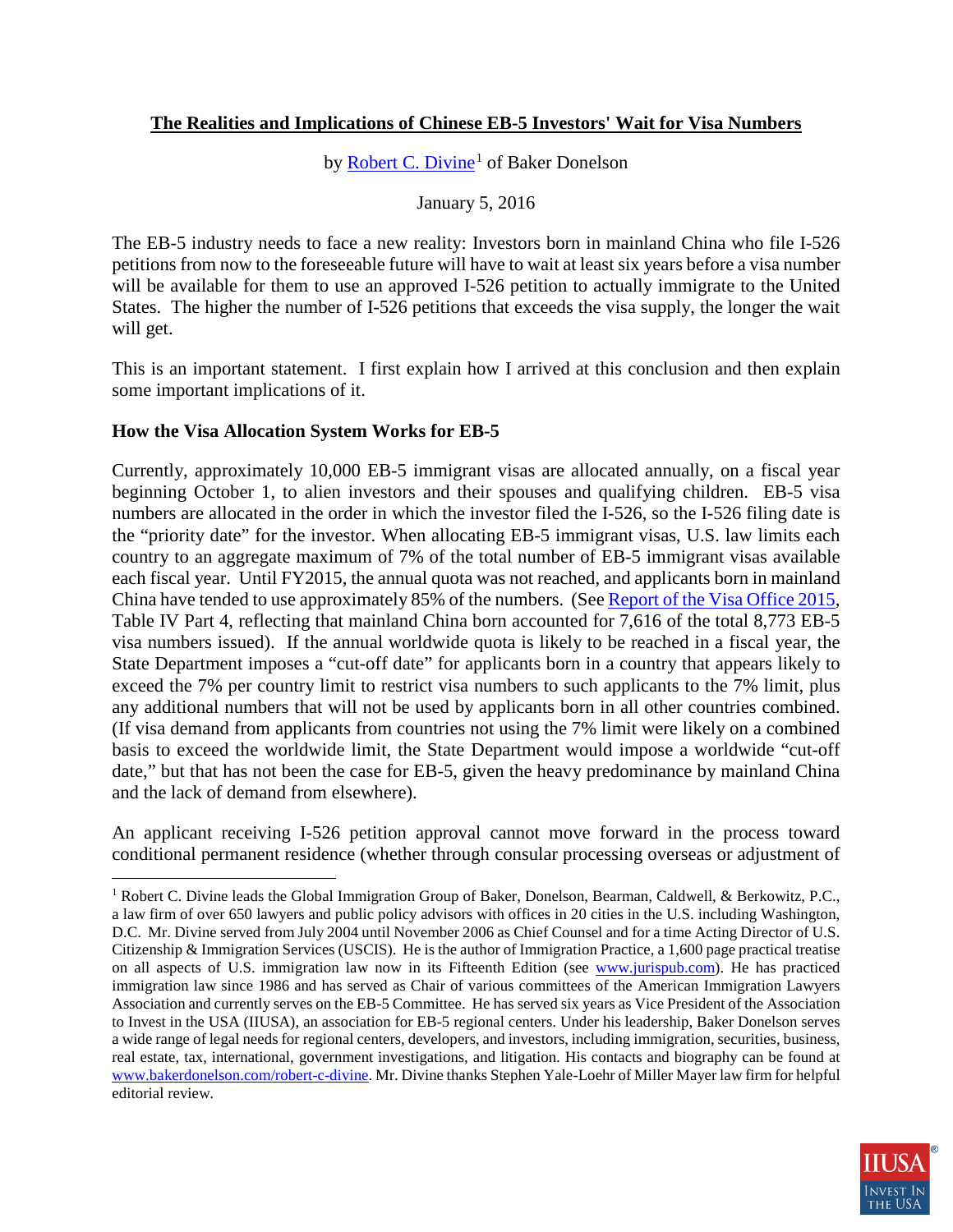status in the United States) until the applicant's "priority date" (the date the I-526 petition was filed) is earlier than any applicable published cut-off date. In April 2015, the State Department for the first time imposed a "cut-off date" for EB-5 investors born in mainland China. It is expected to continue to do so for the foreseeable future, because worldwide demand exceeds 10,000 per year. As a result, for investors born in mainland China (not including Macau, Hong Kong, or Taiwan) and not otherwise "chargeable" to a different country, delays in the processing for immigrant visa or adjustment of status application will occur.

According to the January 2016 [Visa Bulletin,](http://travel.state.gov/content/visas/en/law-and-policy/bulletin.html) the cut-off date for allocation of non-regional center EB-5 visa numbers for investors from mainland China is January 8, 2014. This is the "application final action date" for the 5th employment preference in the Visa Bulletin for January 2016, which was published on December 9, 2015. On that date of publication, the law that enables regional center sponsorship was set to expire on December 11, so that Bulletin reflects that visa numbers for regional center-sponsored investors are "unavailable." The Visa Bulletin for December 2015 had listed December 15, 2013 as the cut-off date for China-mainland born applicants both for nonregional center and for regional center sponsored investors, and it appears that the January 2016 Bulletin's cut-off date of January 8, 2014 would now also apply to regional center-sponsored investors given the extension of the regional center legislation to September 30, 2016 that was included in the [Consolidated Appropriations Act, 2016](https://www.congress.gov/bill/114th-congress/house-bill/2029/text) (See Division F, Title V, Section 575). This would cause one to assume that the wait for a visa number for a China-born investor is two years. That assumption would be mistaken, however, because far more than two years' worth of people are already in the queue.

## **How Long Chinese Investors are Likely to Have to Wait**

Just how long is that wait likely to be for new investors today? Two sets of people need to be added together to figure out how many people are ahead in the queue for visa numbers based on I-526 filing date: those who have filed petitions and are awaiting adjudication, and those with approved I-526 petitions who are awaiting visa number allocation.

### *Pending petitions*

Take a look at [USCIS performance data about I-526 processing.](http://www.uscis.gov/tools/reports-studies/immigration-forms-data/data-set-form-i-526-immigrant-petition-alien-entrepreneur) On December 4, 2015, USCIS published a report that it had 17,367 I-526 petitions pending as of September 30, 2015, which is the end of the fourth quarter of the fiscal year ending on that date. By now USCIS has received 3 additional months of filings but has completed adjudications during those same 3 months. There was a huge spike in filings during the fourth quarter of FY2015 ending September 30 (6,575 filings compared to an average of under 3,000 receipts during the previous seven quarters). The Q4 FY2015 spike surely was due to the expiration of the regional center legislation on September 30 and the expectation that renewing legislation would increase the minimum investment by at least 60% (to \$800,000 from \$500,000) and possibly change other eligibility rules, so interested investors were making their purchases before an expected price increase. The regional center legislation was initially extended until December 11 and then again to December 16 while more investors stepped up to purchase with a more heightened expectation of price increase and rule changes based on publicized proposals and negotiations about the same.

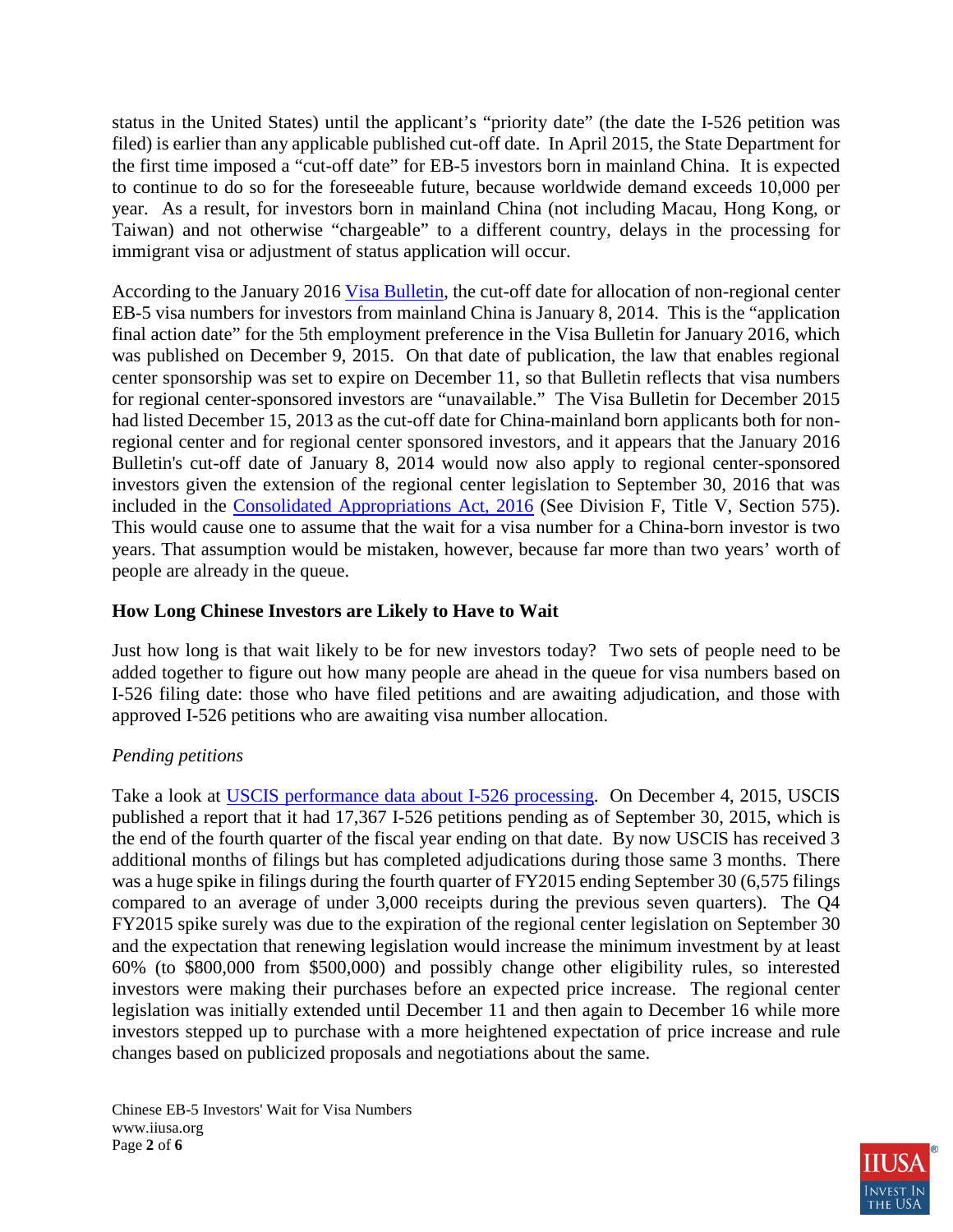USCIS has been adjudicating on average less than 2,500 petitions per quarter for the last four quarters. My conclusion from this is that pending I-526 petitions at USCIS increased to at least 20,000 by the end of December 2015 (the end of the first quarter of FY2016). On average in 2014 and 2015, 90% of I-526 petition adjudications have been approvals, so let's reduce the number by 10% and say 18,000 petition approvals are in the USCIS adjudication pipeline.

But that is 18,000 investors, and visa numbers are used also by family members, so how many visas does that represent? According to the [Department of Homeland Security's 2013 Yearbook](http://www.dhs.gov/publication/yearbook-2013)  [of Immigration Statistics,](http://www.dhs.gov/publication/yearbook-2013) in Table 7 among a [compendium of attached tables,](http://www.dhs.gov/publication/yearbook-immigration-statistics-2013-lawful-permanent-residents) more than half of employment-based immigrants are family members. Let's assume just half: that for every investor there is on average one family member getting a visa. Therefore, there are probably about 36,000 visa numbers to be used by the investors with a pending I-526 petition.

### *Approved petitions awaiting visa numbers*

The second group affecting the wait for visa numbers is the people who have received I-526 approval but have not yet received a visa number. During the negotiations leading up to the extension of the regional center legislation from December 16, 2015 to September 30, 2016, negotiations became heated concerning some proposed "set asides" proposed for certain categories of investors. During these negotiations, the State Department informally reported that as of mid-December 2014 there were 17,500 registered EB-5 applicants pending at the National Visa Center.

It is hard to know what to make of this number, but I think it is an under-estimation of visa demand from approved I-526 petitions. The National Visa Center has been sending fee bills only directed to the investor and not mentioning any family members, because the I-526 form itself, unlike the I-130 for family-based petitions and the I-140 petition for other types of employment-based petitions, does not ask for identification of family members who may accompany or follow the investor in the immigration process. Only if the investor realizes that family members should be included at the fee bill stage and brings this up to the National Visa Center before paying the bill does the National Visa Center issue a revised fee bill for the rest of the family members. The NVC should have been sending out fee bills to investors who filed before May 1, 2015 based on the Visa Bulletin for December 2015 reflecting that the "date for filing" for EB-5 was May 1, 2015. Some people would not have sent in the fee bill knowing that they had a long time to go before their "application final action date" became current with their priority date. And some people might have been in the United States when the I-526 was filed and indicated that they expect to use adjustment of status, so USCIS would not have sent their petition to the National Visa Center for registration at all. So I suspect that the 17,500 "registered applicants" under-estimates the investors and family members with approved petitions and waiting in line.

Let's figure it a different way. In the December 2015 Visa Bulletin the people with visas available for "final action"-- meaning allocation of a visa number-- had filed their I-526 petition before December 15, 2013, two years before. To be the least alarmist about the expected wait times of new investors, let's assume that everyone whose petition was approved before the end of December 2013 (the end of Q1 of FY2014) had been issued a visa number already (which we know is not true, because some people straggle). The total number of I-526 petitions approved since Q1 of FY2014 is 12,418. Typically 85% of EB-5 investors are from mainland China, so

Chinese EB-5 Investors' Wait for Visa Numbers www.iiusa.org Page **3** of **6**

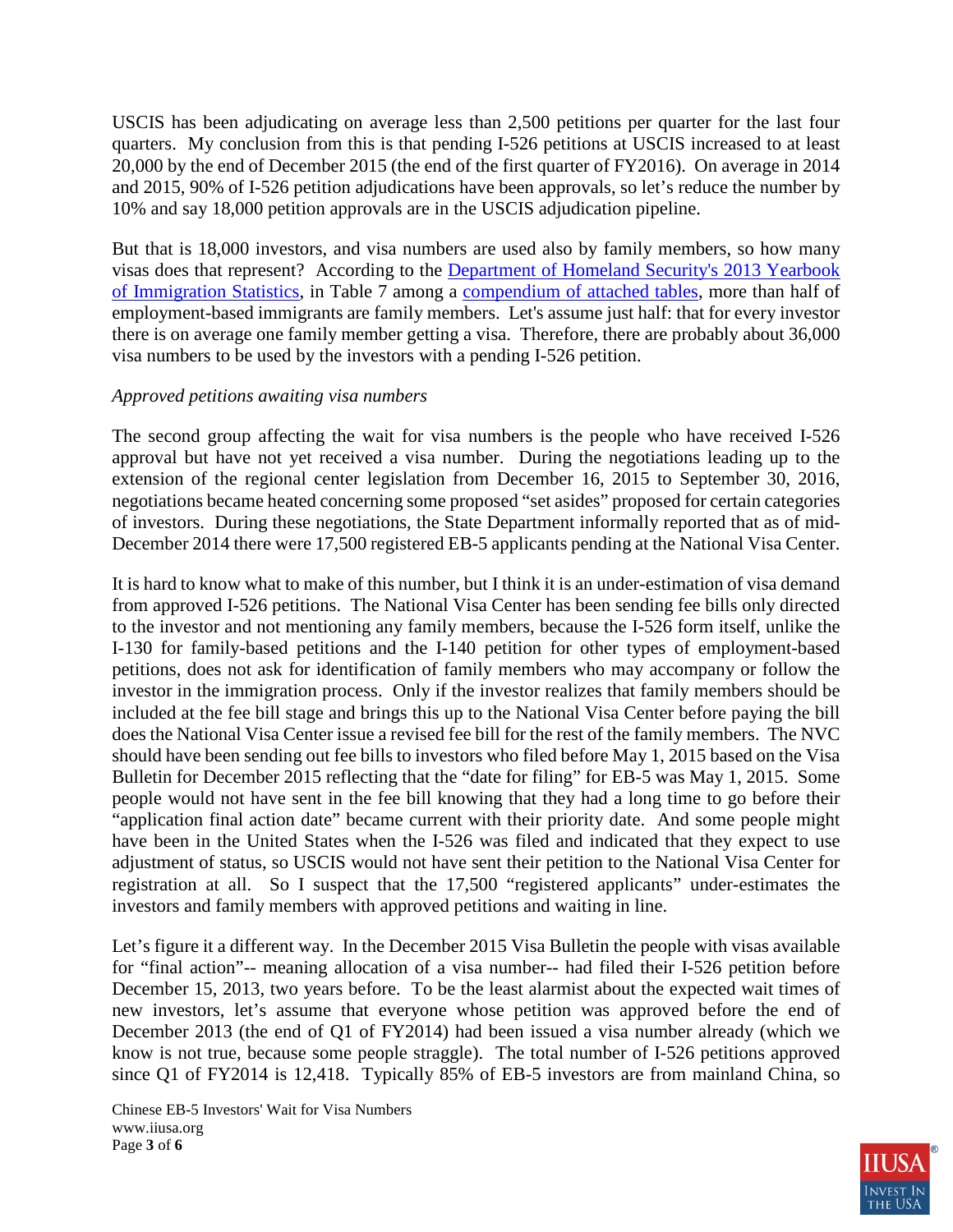15% might have been able to go ahead and immigrate promptly after petition approval, so let's assume only 10,555 approved investors are in queue for a visa. As with the pending petitions, we double that to account for family, so 21,000 un-issued visa numbers are spoken for by investors and family members based on approved petitions. That sounds like a more realistic upward adjustment from the 17,500 number of "registered applicants" in the NVC system.

Putting the two categories together, the total number of EB-5 visas spoken for by pending (36,000) and approved (21,000) investors and their family members seems to be about 57,000. That is almost six years' worth of numbers at 10,000 per year.

### *Other Adjustments*

Consider also that every investor chargeable to a country other than mainland China who files during those six years will get to "cut in line" ahead of every mainland China applicant. How many might that be? Assuming the recent history of 15% of EB-5 visa numbers going to other than mainland China-born, 1,500 of the 10,000 visa numbers per year for the six years of wait to total would be 8,000. That delays today's new Chinese investors almost another year.

Some investors might lose interest or die before their visa number becomes available, and some approved petitions may become revoked due to material changes, due to USCIS investigations into the projects, or due to termination of the sponsoring regional center. I am not aware of any data on the dissipation rate of approved investors, but I assume a 5% dissipation rate. That would reduce the wait time by about a half a year.

## *Conclusion*

Overall, I figure a new Chinese investor today will wait *six years* to get an EB-5 visa. I might be off by a year or two in either direction.

# **Implications of a Six-Year Wait for Visa Number by Chinese Investors**

So what are the implications of such a wait?

# *Age-Out of Children*

Delayed visa availability will end up disqualifying many more children from derivative eligibility due to age. One of the main reasons Chinese investors use the EB-5 program is to create opportunity for their children who immigrate with a parent investor. Only a child who is unmarried and under age 21 at the time of the investor's and the child's admission as a conditional resident can qualify to immigrate based on the investor's immigration. Under the Child Status Protection Act, codified at Section 203(h) of the Immigration and Nationality Act, the "adjusted age" of a child will be "frozen" during the period that the investor's EB-5 Petition is pending with USCIS. But once USCIS approves the petition the child's "adjusted age" will resume advancing until a visa number becomes available based on the date the investor filed the EB-5 Petition. If the child's adjusted age reaches 21 before visa number availability, the child will "age-out" of eligibility for an immigrant visa based on the parent investor's immigration. With a six year gap between I-526 petition filing and visa number availability for an investor chargeable to mainland China, and with

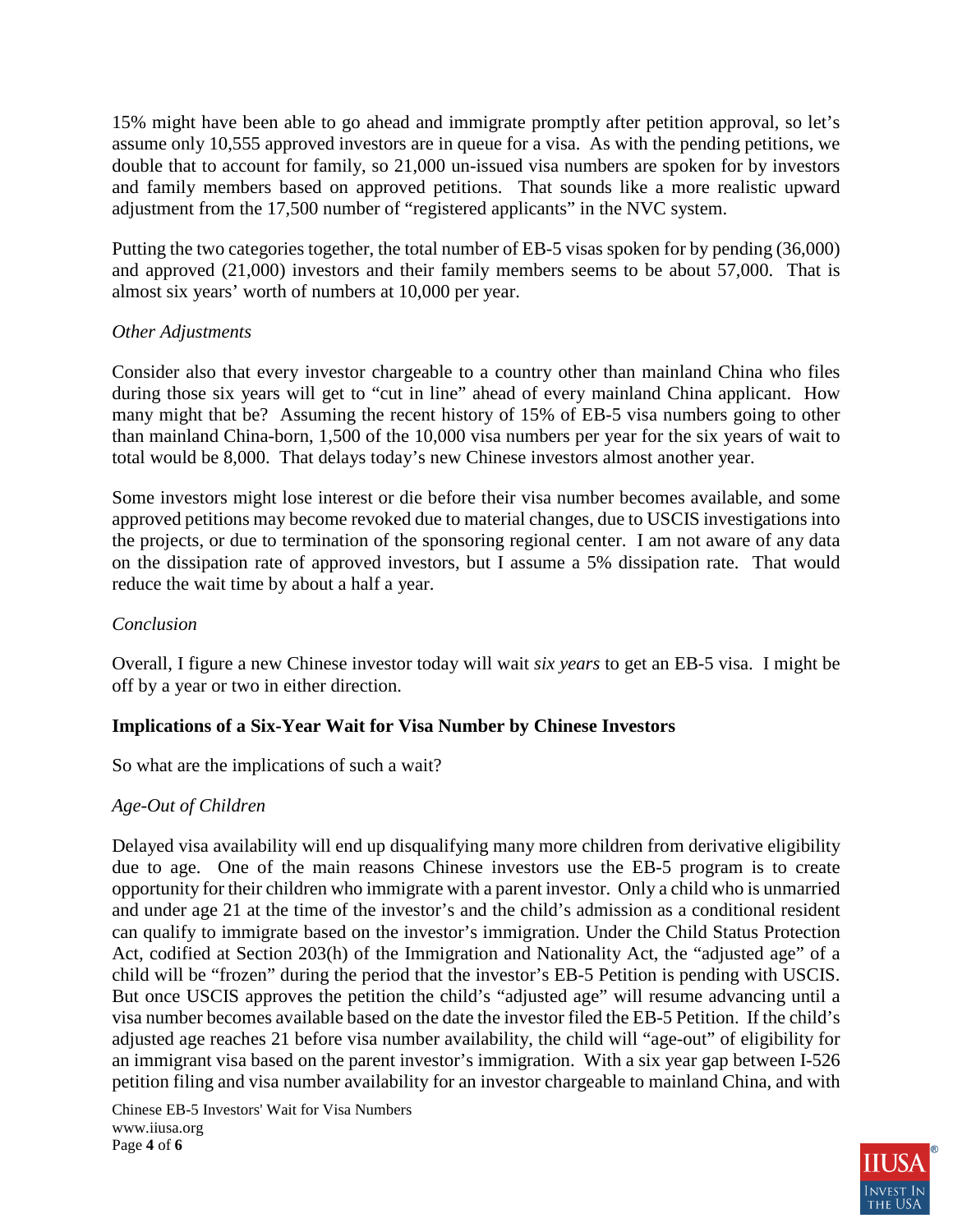an estimated 12 month I-526 processing time, a child who is 16 or older at the time of EB-5 Petition filing could reach an adjusted age of 21 before visa number availability and thus fail to receive an immigration benefit from the parent's investment. The longer the period of waiting for a visa number turns out to be, the younger a child needs to have been at the time of I-526 filing to avoid "aging out." Unfortunately, it is impossible to predict what the waiting time will be at the time of I-526 filing. Congress needs to change the law to lock in a child's age under 21 at the time of filing an I-526 petition.

Many Chinese families, fearing age-out, will consider making a gift to their child for the child to be the EB-5 investor who immigrates independently. This creates interesting questions and risks for EB-5 developers concerning the enforceability of investment agreements with minor children who could not themselves be considered accredited investors. Such issuers of securities might consider including the parents in the agreements and confirming the parents' accreditation and source of funds.

## *Loss of Eligibility*

Numerous events could occur during the wait for visa numbers resulting in loss of immigration benefits.

## *Legislative Expiration or Changes*

The legislation allowing credit for indirect job creation based on regional center sponsorship expires on September 30, 2016 -- long before expected visa number availability for new Chinese investors. If the regional center legislation is not extended, then according to announced USCIS policy investors who have not been admitted to conditional residence before legislative expiration will be unable to use the program to enter the United States, even if an I-526 petition was already approved. Therefore, Chinese investors require multiple successive legislative reauthorizations (in the absence of a permanent authorization) to realize their immigration benefits. Moreover, during the wait for visa number availability Congress could enact retroactive changes to the EB-5 program that could render the project or investor no longer eligible or could allow categories of other investors and their families to move ahead of the investor in the queue for visa numbers, perhaps substantially increasing the investor's wait time. In 2015 Congressional leaders drafted a bill that would have created certain categories for visa number "set-asides" that might have more than doubled the already lengthy wait time for new Chinese investors who did not qualify for the set asides. No matter what happens after the current law's expiration, Congress needs to protect the expectations of investors who already will have invested and filed petitions.

### *Material Changes*

USCIS' May 30, 2013 [EB-5 Adjudications Policy Memorandum](http://www.uscis.gov/sites/default/files/USCIS/Laws/Memoranda/2013/May/EB-5%20Adjudications%20PM%20(Approved%20as%20final%205-30-13).pdf) states that if an EB-5 investment project materially changes from the date of filing the I-526 to the point that the investor actually immigrates to the U.S. as a conditional permanent resident, the I-526 becomes deniable or even revocable. The longer the wait for a visa number, the more chance there is for material changes to occur to the project, with a possible loss of the investor's EB-5 eligibility. An investor who experienced such material change could file a new petition showing that the material changes

Chinese EB-5 Investors' Wait for Visa Numbers www.iiusa.org Page **5** of **6**